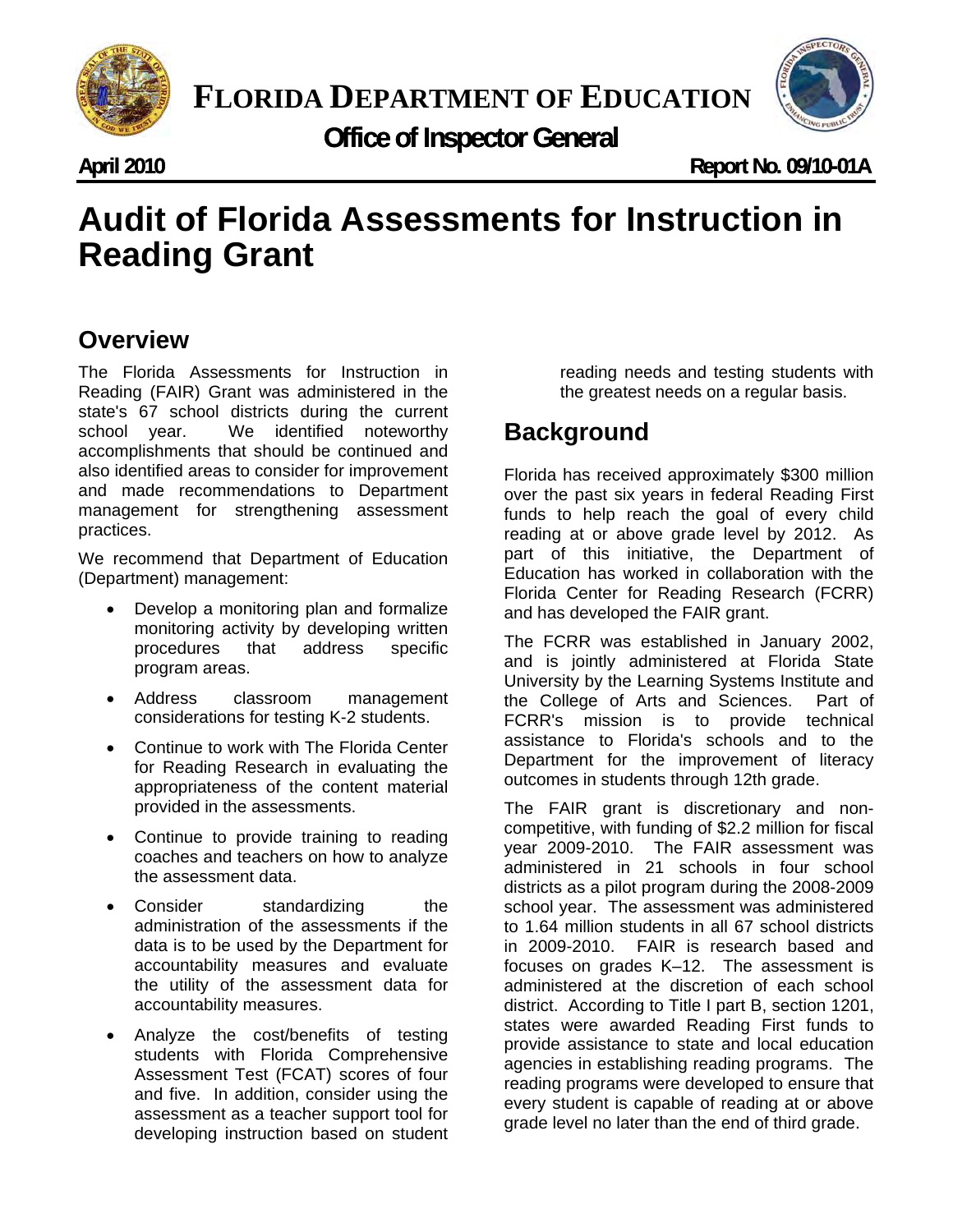The FAIR assessment system provides teachers with screening, diagnostic and progress monitoring information that is useful to guiding instruction. The diagnostic component of the assessment was developed to provide a tool to support teachers with developing instruction based on student reading needs, with the main focus of testing lower level students that are academically behind their classmates in the classroom. Grades K–2 students are assessed individually by their teachers while grades 3–12 students are tested on the computer. The assessment is administered three times a year, which is consistent with progress monitoring guidelines. FAIR also provides ongoing progress monitoring which is provided between assessment windows for students with serious reading difficulties to ensure that the instruction prescribed is working and, if not, adjust instruction accordingly. Furthermore, the assessment data provides screening at each assessment window that determines the student probability of reading success by the end of the year.

## **Noteworthy Accomplishments**

A number of noteworthy accomplishments were identified during our audit, including:

1) FCRR and DOE staff and management have been very responsive to issues brought to their attention according to district and public school staff.

2) Elementary schools where the majority of students score below a level four or five on the FCAT have observed positive outcomes from FAIR.

3) Teachers find the "tool kits" provided in conjunction with FAIR to be very useful in the classroom.

4) Teachers and administration have found the immediate feedback from FAIR on the students' strengths and weaknesses to be a useful guide for instruction.

5) School administrators and teachers believe that FAIR can be used to prescribe instruction based on student needs, and also provides accountability.

In order to further improve the usefulness of FAIR, the OIG offers the following findings and recommendations for management's consideration.

### **Findings and Recommendations for Improvement**

**1. A monitoring plan with formalized monitoring activity and written procedures addressing the review of specific programmatic areas has not been developed.** 

The U.S. Department of Education requires the Department to monitor grant funds that have been awarded to sub-recipients. The method of monitoring the funds should be risk-based, formalized and based on a combination of desk reviews, on-site visits, and other mechanisms for reviewing grant awards.

Monitoring has been restricted in recent years by limited legislative appropriations and lack of approval for new positions. The Just Read, Florida! Office is responsible for the development and oversight of the FAIR assessment grant awarded to FCRR. Office representatives meet bi-weekly with FCRR to discuss issues and progress and review quarterly reports made by FCRR. Currently, only six employees are available for monitoring grants which precludes extensive monitoring in the school districts.

For the Department to better comply with the federal monitoring requirements, and to help ensure accountability by grant recipients, **we recommend** that the Just Read, Florida Office:

- Develop a monitoring system,
- Formalize the monitoring activity by developing written procedures, and
- Collaborate with other Division of Public Schools (Division) units to coordinate appropriate monitoring resources.

#### **2. Teachers expressed concern about classroom management when assessing K-2 students.**

OIG staff observed three elementary schools during assessment period two (December 2009/January 2010) in Leon County. Two of the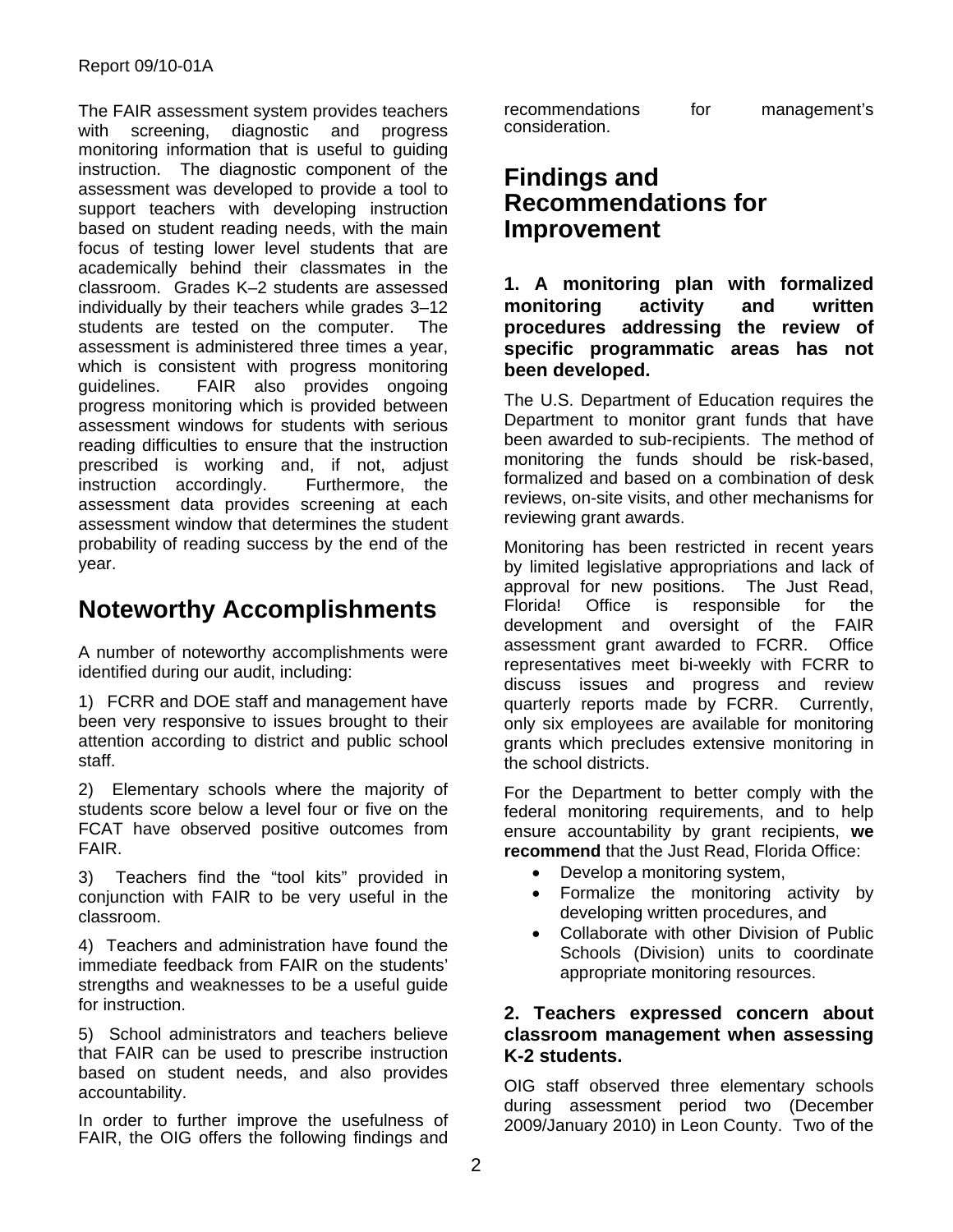schools were also included in the pilot 2008– 2009 school year, and one of the schools was a randomly selected non-pilot school. While visiting the three schools, the auditors were able to observe teachers administering the assessment. For grades K–2, the teachers were responsible for testing their students individually. The overall consensus from the teachers was that they preferred testing their own students, but were having difficulty with classroom management when assessing students individually. To confirm this observation, OIG staff also interviewed teachers and reading coaches in Taylor County and interviewed administrators in Alachua, Broward, and Hillsborough Counties.

**We recommend** that the Just Read, Florida! Office encourage school districts to provide teacher aides or some other form of support in the classroom for grades K–2 during the three assessment periods. This would allow teachers to focus on testing the students individually while receiving assistance with the management and teaching of the other students in the class. This would reduce distractions for the teacher and improve the classroom quality for the students not assessed.

#### **3. Teachers expressed concern about the appropriateness of content (passages) in the assessments.**

FCRR informed us that FCAT guidelines are followed regarding the appropriateness of the content material provided in the assessments. While the content may be appropriate, teachers we spoke with said that the students were not able to relate to the stories and as a result often felt discouraged and gave up prior to completing the test. There will be students that experience difficulty relating to passages for multiple reasons. High functioning students may not be able to relate to some of the FAIR passages, as the test is adaptive. If, for example, a third grade student is reading at a tenth grade level, they may not be able to relate to the content of the passage provided to them because it covers tenth grade history. This is difficult to avoid with an adaptive assessment.

Although the structure of an adaptive assessment presents challenges, **we recommend** that the Division continue to work with FCRR in evaluating the appropriateness of the content material provided in the assessments to keep students engaged. This may include interviewing teachers who administer the assessment.

#### **4. Additional training is needed for reading coaches and teachers on how to analyze the assessment data.**

While conducting site visits in Leon County, OIG staff were able to review the assessment data from periods one and two. We observed that teachers and reading coaches did not understand how to analyze some of the assessment data. Even though FCRR and Just Read, Florida! staff have been able to meet with districts and schools upon request, there is continued confusion on interpretation of assessment results. We also found the same condition in other school districts. For example, there were instances where a student's outcome measure was within the green success zone (85% or better chance of scoring at or above grade level by the end of the year), but that result was not truly reflective of students' reading comprehension ability according to the teacher.

It was suggested to us that teachers may be teaching the students the words for the assessment prior to the test. This reduces the validity of the assessment as a true indicator of the abilities of the student. FCRR expressed concern that assessment interpretation training provided by different programs within the Department was inconsistent.

**We recommend** that the Just Read, Florida! Office, the Bureau of School Improvement, FCRR, and the school districts collaborate to train reading coaches and teachers to properly interpret the data and thus be better informed of student instruction needs.

#### **5. Administration of the assessments has not been standardized which impacts its use for accountability purposes.**

OIG staff observed that the schools did not have standardized procedures for administering the assessment. We reviewed procedures for administering the exam in different districts, as well as directly observed the administering of the assessment in three schools in Leon County and found that there was not a consistent statewide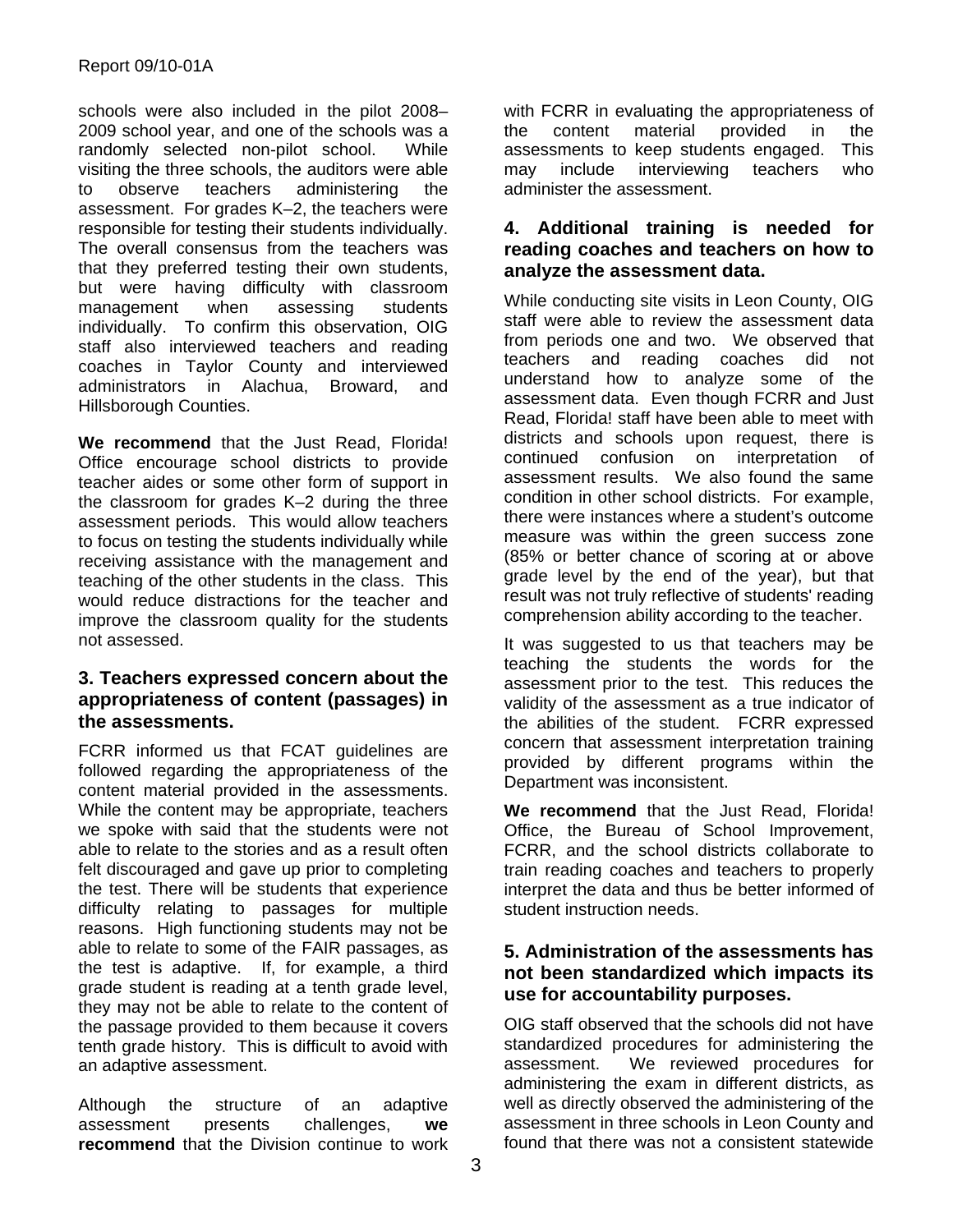policy. The Department allowed the districts to determine which students were to be assessed as well as the format for administering the assessment.

For example:

- Some school districts tested only those students with Florida Comprehensive Assessment Test (FCAT) scores of three and below, while other districts tested all students regardless of their previous FCAT score. (We were informed that students who had achieved FCAT scores of four and five often did not take the exam seriously and rushed through the exam to finish.)
- Certain districts required only K–5 students to be tested while other districts required schools to test K–12 students.
- Some schools allowed students to work in the computer lab as long as needed to finish the assessment, while other schools divided the test into 30 minute timed segments. In schools where students were required to take the test in three segments, students at times were rushed to finish the assessment.

As a result of these practices, the data may not accurately reflect the students' abilities and test results may not be comparable among districts.

During our field work in Leon County and telephone interviews with school and district office staff in other counties, several questions arose regarding differentiated accountability. For example, the schools which are responsible for providing benchmark data for differentiated accountability were uncertain as to what data to provide to the Division and whether the data was accurate for differentiated accountability purposes. There were several instances where reading coaches and teachers questioned the outcome results for students who did not have<br>previous FCAT scores. One of the FAIR previous FCAT scores. assessment scores for grades 3–12 is based on a student's FCAT score and their answers to the questions on the reading comprehension task on FAIR. When a student does not have a previous FCAT score the student is assigned the mean score from that school. As a result, if a lower level student attends a high performing school where the mean for the FCAT is above a three,

that score may not be indicative of the student's ability, and may contradict other scores.

**We recommend** that the Division develop written policies and procedures for the standardization of the assessment and provide these policies to the school districts. The written guidance should address the issues identified above.

**We also recommend** that, if the Department continues to rely on FAIR assessment data as an accountability measure, the Bureau of School Improvement collaborate with the Just Read, Florida! Office and FCRR to define benchmarks for FAIR assessments. The Department also should consult with FCRR to determine whether the student data is accurate and reliable based on the defined benchmarks.

#### **6. Some educators we interviewed questioned the cost/benefit of testing students with FCAT scores of four and five.**

Based on meetings with school districts and FCRR and our observations, we believe there is confusion regarding the purpose of the FAIR assessment. FCRR informed us that the FAIR assessment was developed for use as a tool to support teachers with information about student reading needs, and not as an accountability measure. The tool was designed to test lower level achieving students to identify areas of weakness in reading comprehension. FCRR also mentioned that the state tests students a minimum of three times a year for progress monitoring purposes. In our opinion, if the Department considers using the assessment as a tool for supporting teachers rather than relying on the data for accountability measures, the Department should focus on lower performing students rather than testing the high-achieving students.

School administrators and teachers believe that the cost in lost classroom time of assessing students with FCAT scores of four and five outweighed the benefits of administering the assessment. Teachers found the data for these high achieving students to be not informative as their abilities were known.

While the Department allowed the school districts and the schools to decide whether to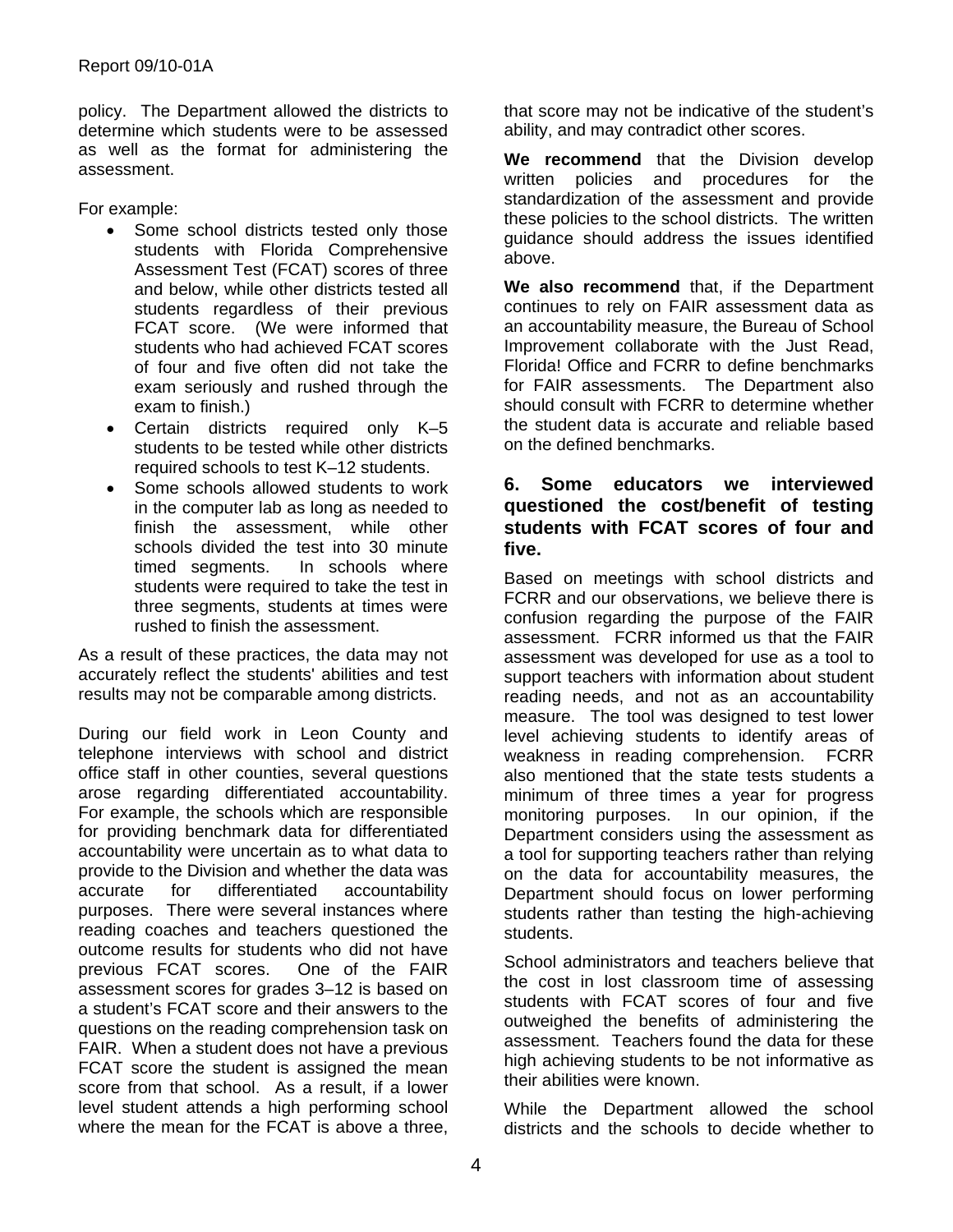test students with FCAT scores of four and five, many teachers found it to be time consuming and reduced the student's classroom time. **We recommend** that the Department provide guidelines to the school districts addressing appropriate assessment levels at each school grade. Based on assessment results from period one, students that meet these successful assessment levels should be considered for exemption from the following assessment periods. Students with FCAT scores of one to three should be assessed on a regular basis.

# **Scope and Objectives**

The original scope of the audit included a review of grant monitoring, deliverables, and expenditures for fiscal year 2008–2009. However, we modified our approach upon learning that FCRR's fiscal controls had recently been audited by Florida State University's internal audit function and the Auditor General. We changed our scope to focus on the FAIR assessment program rather than on fiscal controls. We also changed the audit objectives to focus on obtaining feedback from selected school districts regarding the FAIR assessment, evaluating the sufficiency and effectiveness of controls in place for administering the assessment, evaluating the reliability of the assessment data provided to the Department, and reviewing the cost/benefits of the FAIR assessments. The scope of the audit included analysis of pilot school districts from the 2008– 2009 school year, direct observation of the administration of the assessment to K-5 students in Leon County, and interviewing administrators and teachers in Taylor, Broward, Alachua, and Hillsborough County schools.

## **Methodology**

This audit was conducted in accordance with *The International Standards for the Professional Practice of Internal Auditing,* published by the Institute of Internal Auditors*.* The audit team achieved these audit standards by:

 Conducting interviews with three of the four school district pilot programs (Leon, Alachua, and Broward County) and two other districts (Hillsborough and Taylor County);

- Conducting on-site visits to three elementary schools in Leon County and interviewing teachers at two schools in Taylor County;
- Researching and reviewing applicable statutes, rules, manuals, and procedures;
- Examining Florida State University's policies and procedures for the administering of grants, p-cards and gift cards;
- Interviewing Drummond Press, the printing service provider for the teaching tool kits, and examining FCRR's and the Department's policies and procedures for requesting of printing and invoicing for services rendered;
- Reviewing assessment data and the reliability of the information; and
- Observing K–5 students during assessment period one and two.

The selection of school districts was not statistically based. OIG staff selected three pilot school districts from the 2008 – 2009 school year and two other non-pilot districts for the  $2009 - 2010$  school year.

# **Closing Comments**

The Office of the Inspector General would like to recognize and acknowledge Department and FCRR management and staff for their assistance during the course of this audit. Our fieldwork was facilitated by the cooperation and assistance provided by all personnel involved. We were impressed with the professionalism and dedication of both organizations.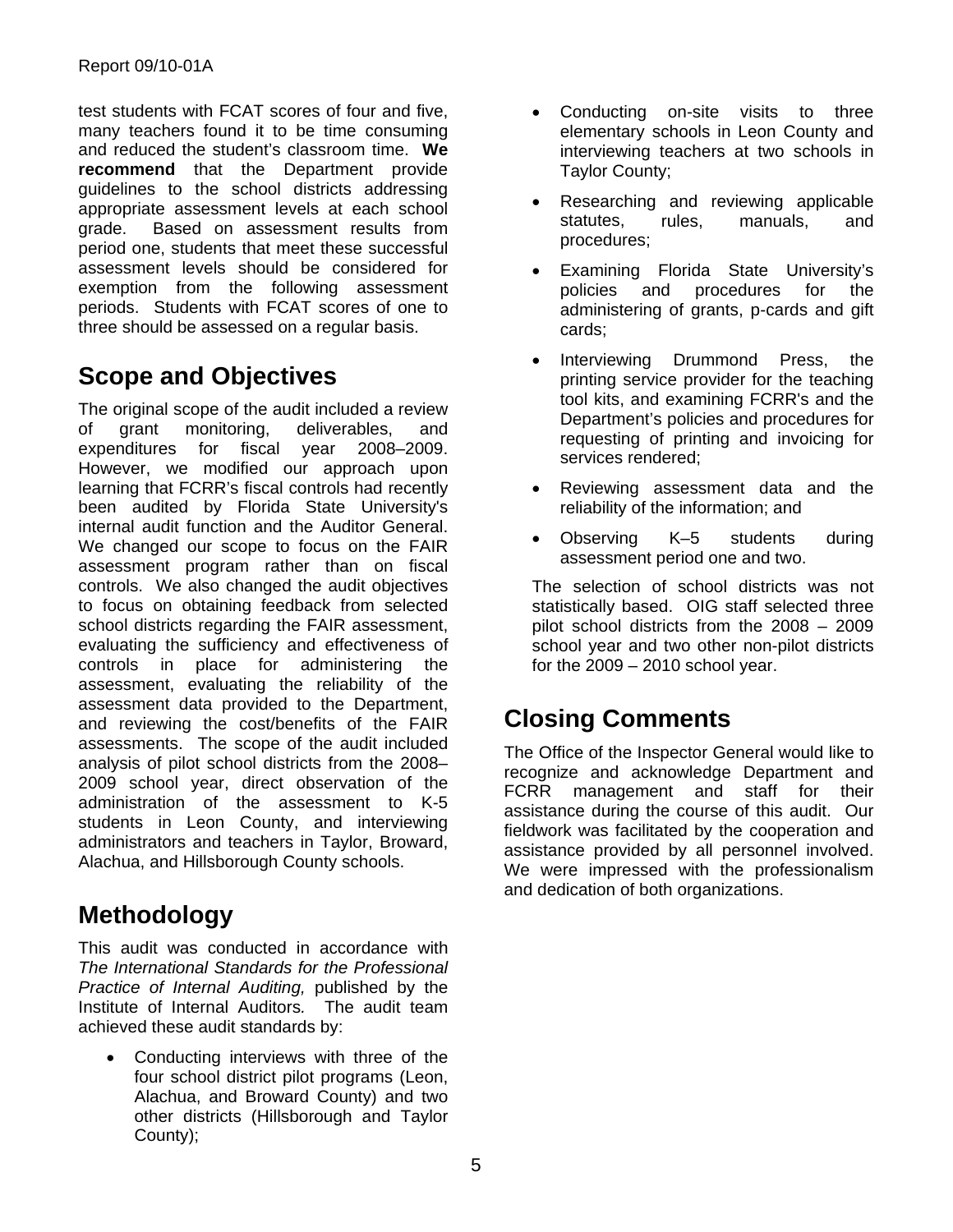# **FLORIDA DEPARTMENT OF EDUCATION**



**STATE BOARD OF EDUCATION**

**T. WILLARD FAIR,** *Chairman Members* **DR. AKSHAY DESAI MARK KAPLAN ROBERTO MARTÍNEZ JOHN R. PADGET KATHLEEN SHANAHAN SUSAN STORY** 





#### **M E M O R A N D U M**

 $\overline{a}$ 

| TO:          | Ed Jordan, Inspector General                                                      |
|--------------|-----------------------------------------------------------------------------------|
|              | <b>FROM:</b> Dr. Frances Haithcock                                                |
| <b>DATE:</b> | April 9, 2010                                                                     |
|              | <b>SUBJECT:</b> Audit of the Florida Assessments for Instruction in Reading Grant |

This memorandum provides a response to your audit of the Florida Assessments for Instruction in Reading Grant and the recommendations contained in your report dated March 2010, Audit Number 09/10-01A.

I would like to thank you and the audit staff for working with Just Read, Florida! throughout the audit process. We hope that, as a result of your audit recommendations, the changes made in processes and procedures will result in highly effective and efficient delivery of the Florida Assessments for Instruction in Reading (FAIR). Following are the audit recommendations and the Department's responses:

**1. Develop a monitoring plan and formalize monitoring activity by developing written procedures that address specific program areas.** 

The Department agrees that a monitoring plan for FAIR administration should be developed and carried out to regularly monitor and support administration of this assessment system statewide. To accomplish this, the Just Read, Florida! Office will collaborate with other Bureaus and Offices in the Division of Public Schools to develop a monitoring system and formalize the monitoring activity by developing written procedures.

DR. FRANCES HAITHCOCK

CHANCELLOR OF PUBLIC SCHOOLS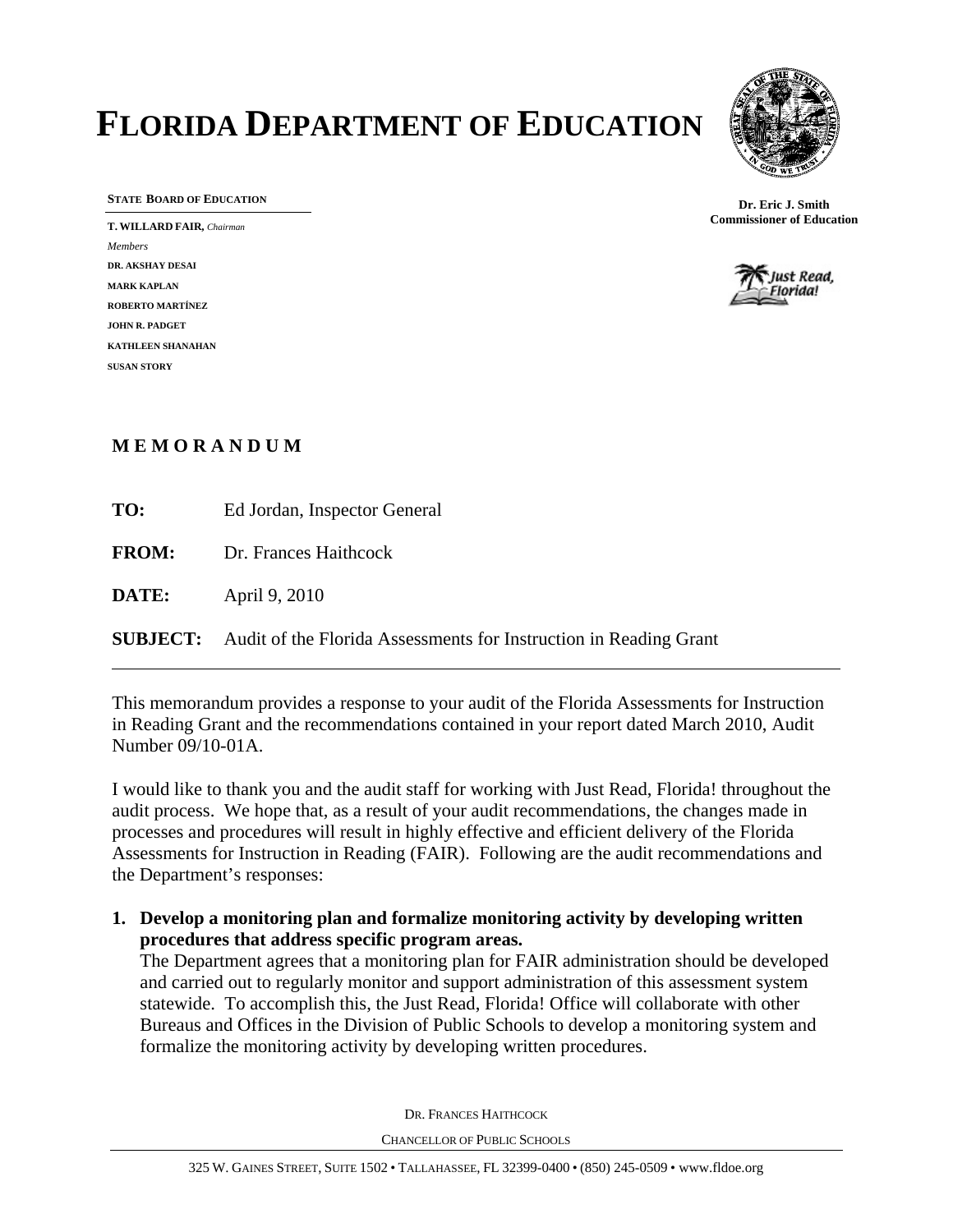Audit of Florida Assessments for Instruction Reading Grant (OIG 09/10-01A) Page Two

#### **2. Address classroom management considerations for testing K-2 students.**

The Department agrees that support for K-2 classroom teachers is needed during FAIR administration. The Just Read, Florida! Office will refine FAIR training and develop technical assistance to emphasize the importance of scheduling FAIR in a manner that protects instructional time. Examples of how schools can schedule FAIR administration to support teacher administration will be provided. The examples will include, but not limited to:

- providing extra personnel to support classroom instruction while the classroom teacher is administering FAIR
- considering the use of assessment teams to conduct FAIR and having the classroom teacher be one of the members of that team
- the consideration of dispersing students from one teacher's classroom into the other grade level teachers' classrooms to have a full day to administer FAIR

All of the recommendations provided through FAIR training and technical assistance will keep the preservation of quality instructional time at the forefront.

#### **3. Continue to work with The Florida Center for Reading Research in evaluating the appropriateness of the content material provided in the assessments.**

FAIR is an adaptive assessment, which allows teachers to determine a student's instructional level and begin instruction accordingly. Due to the adaptive nature of FAIR, it is difficult to avoid some of the text being difficult for students to understand or relate to because their placement into passages is based on their performance. For example, the high functioning third grade student may not be able to relate to some of the FAIR passages if they are reading at a  $10<sup>th</sup>$  grade level since the text provided will be more complex due to the level and content of the passage. However, the Department agrees with the recommendation to continue to work with FCRR in evaluating the content to ensure appropriateness. One way of work that will be continued is the review of all passages developed for FAIR. Another way the Department will ensure that content is appropriate is through conducting a district and school survey to evaluate whether students are able to relate to the content material provided in the assessment and then adjust content of the passages based on the feedback provided.

#### **4. Continue to provide training to reading coaches and teachers on how to analyze the assessment data.**

The Department agrees with the recommendation to provide continued training on how to analyze FAIR data to inform instruction to meet student needs. Just Read, Florida! and FCRR have conducted training since January 2009, and have continued to provide training throughout the school year through face-to-face trainings, webinars, videos, and guidance and technical assistance documents. The following Web sites provide on-line resources for FAIR:

<http://www.fcrr.org/FAIR/index.shtm>

Audit of Florida Assessments for Instruction Reading Grant (OIG 09/10-01A)